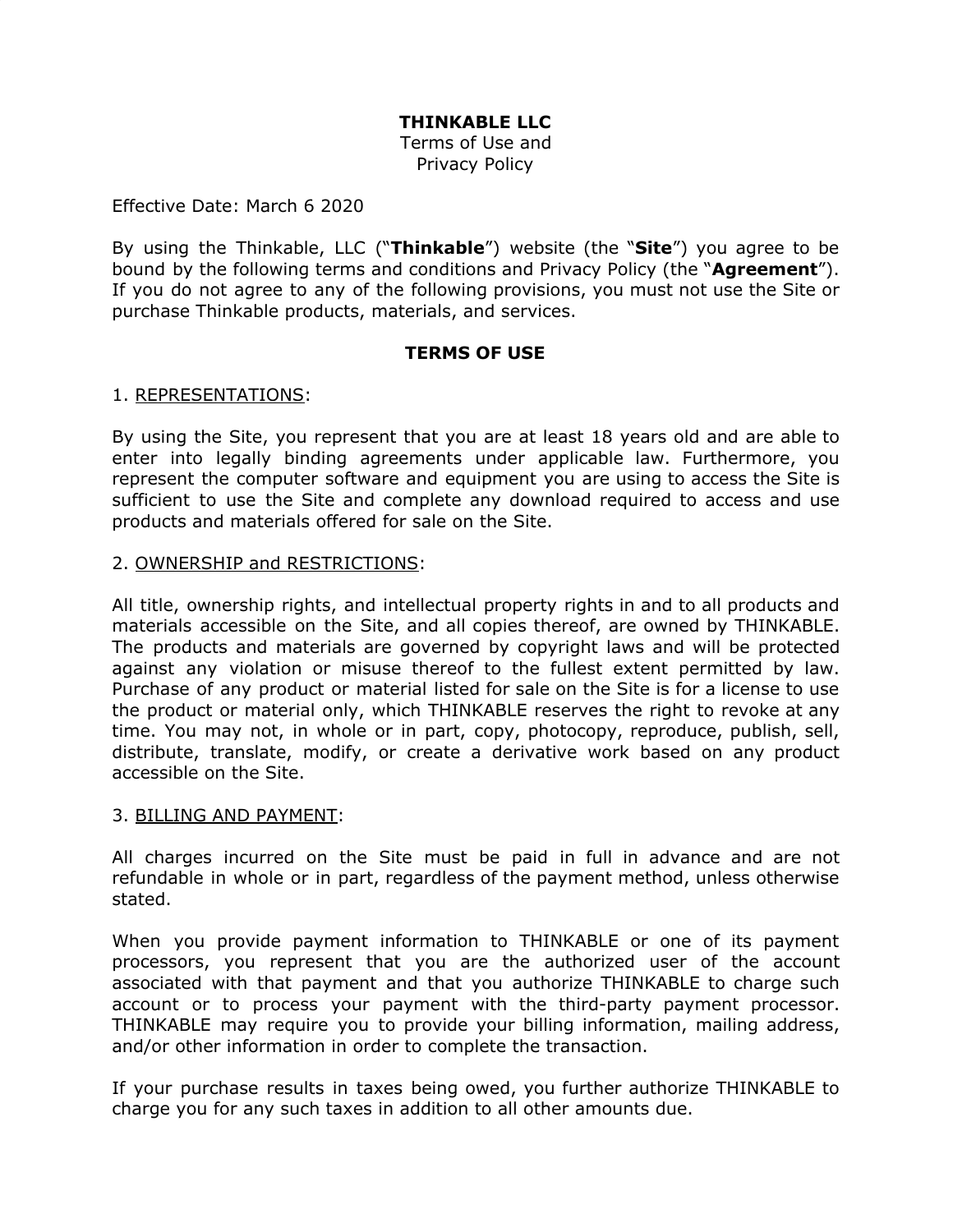### 4. THIRD PARTY SITES:

THINKABLE may provide links to third party sites. THINKABLE is not responsible for the content on those sites and THINKABLE makes no representations or warranties, express or implied, regarding any content contained on those sites. Some of those sites may charge fees; you are solely responsible for any charges you incur associated with a third-party site.

## 5. DISCLAIMER:

ALL PRODUCTS AND SERVICES ARE PROVIDED ON AN "AS IS" AND "AS AVAILABLE" BASIS. THINKABLE EXPRESSLY DISCLAIMS ANY WARRANTY, EXPRESS OR IMPLIED, RELATED TO ANY PRODUCT OR SERVICE ACCESSIBLE ON OR THROUGH THE SITE, INCLUDING BUT NOT LIMITED TO, THE IMPLIED WARRANTY OF MERCHANTABILITY AND THE IMPLIED WARRANTY OF FITNESS FOR A PARTICULAR PURPOSE.

### 6. YOUR ACCOUNT:

In the course of using the Site, it may be necessary for you to establish an account with THINKABLE. Should you choose to create an account, all information you provide must be complete and accurate. Furthermore, you will be solely responsible for maintaining the confidentiality and security of your account and for all activities that occur on or through your account. In the event you experience a security breach to your account, you agree to notify THINKABLE immediately. In addition, you agree to allow THINKABLE to store and use any information you provide.

# 7. LIMITATION OF LIABILITY:

THINKABLE, its affiliates, partners and service providers, shall not be liable in any way for loss or damage of any kind resulting from the use or inability to use the Site, products and materials offered on the site, your account, including but not limited to loss of goodwill, computer failure or malfunction, work stoppage or any and all other damages or losses. Furthermore, Thinkable, its affiliates, partners and service providers, shall not be liable in any way for a security breach to your account or unauthorized use of your account. Your exclusive remedy for any liability attributed to THINKABLE for damages arising out of the use of the Site or the purchase of a product or material through the Site is expressly limited to either a refund of the price paid or a replacement OF the product, as determined by THINKABLE. In no event will THINKABLE be liable for any indirect, incidental, consequential, special, punitive, exemplary damages, or any other damages arising out of or in any way connection with the site and any information, product and/or material available in connection therewith, whether provided by you or THINKABLE.

### 8. NO GUARANTEES:

THINKABLE DOES NOT GUARANTEE CONTINUOUS, ERROR-FREE, VIRUS-FREE, OR SECURE OPERATION AND ACCESS TO THE SITE, YOUR ACCOUNT, DOWNLOADS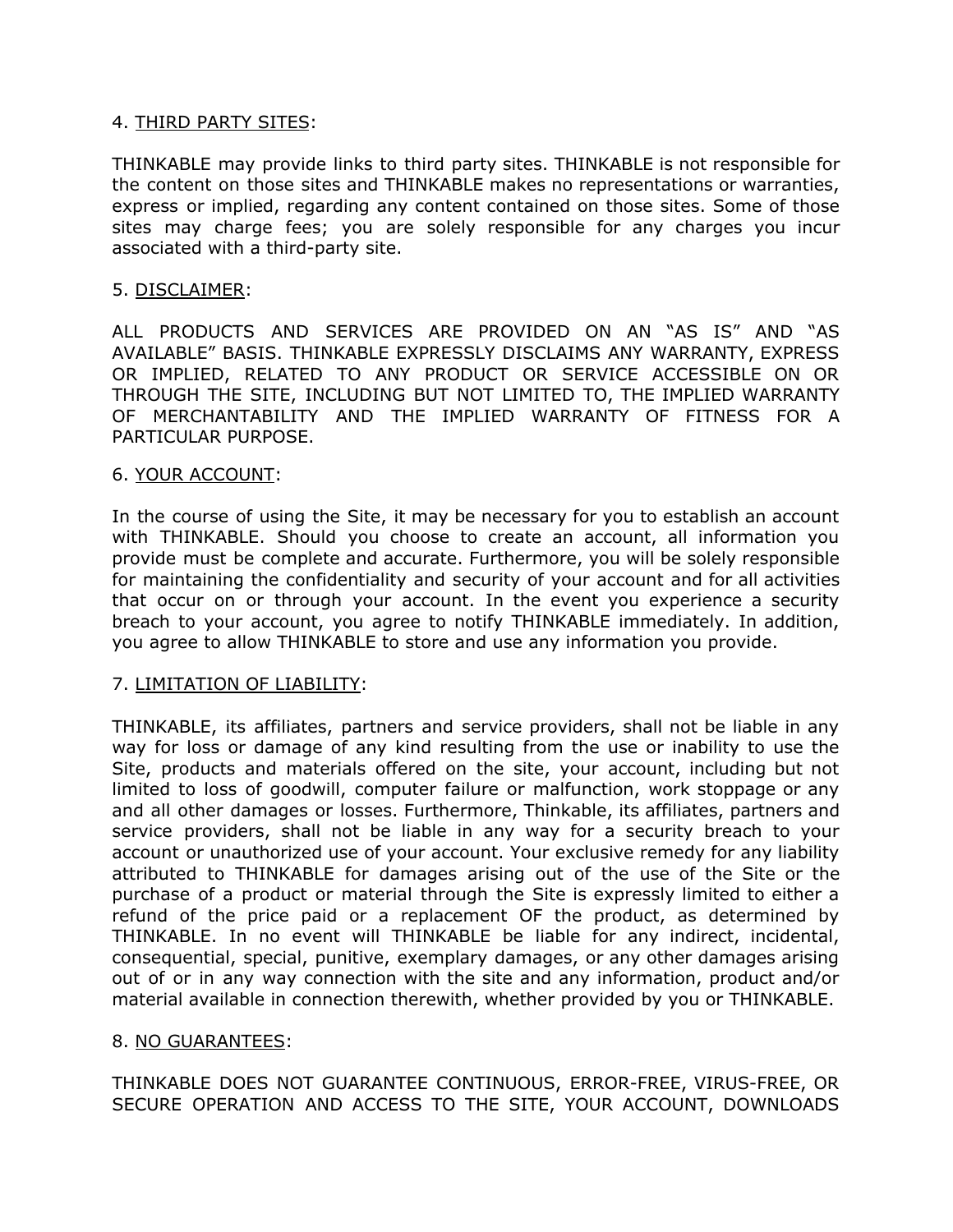AND/OR ANY INFORMATION IN CONNECTED THEREWITH. FURTHERMORE, WHILE THINKABLE STRIVES TO PROVIDE THE BEST PRODUCTS AND MATERIALS POSSIBLE, IT DOES NOT GUARANTEE THE PRODUCTS ARE FREE FROM ERROR OR DEFECT OR ARE EXHAUSTIVE IN THE INFORMATION PROVIDED. ALL PRODUCTS WERE CREATED WITH INFORMATION AVAILABLE TO THINKABLE AT A PARTICULAR POINT IN TIME AND MAY NOT REFLECT CHANGES THAT HAVE OCCURRED SINCE THAT TIME.

# 9. INDEMNIFICATION:

You agree to defend, indemnify and hold harmless THINKABLE and its affiliates from all liability, claims, and expenses, including attorneys' fees, which arise from or in connection with a breach of this Agreement or the use of the Site, your account, or THINKABLE products or materials, by you or any person using your account.

## 10. AMENDMENTS:

THINKABLE may amend this Agreement its sole discretion at any time. If THINKABLE amends the Agreement, the amendment will take effect thirty (30) days after such amendment is posted on the Site. If you continue to use the Site or otherwise fail to terminate your account after the thirty (30) day period has expired, it will constitute your acceptance of such amendment.

### 11. TERM AND TERMINATION:

This Agreement becomes effective on the date you first use the Site and will continue until terminated in accordance with this Agreement. You may terminate this Agreement at any time by requesting that your account be cancelled and ceasing use of the Site, products and materials. However, the provisions regarding Limitation of Liability, Indemnification and Applicable Law will survive such termination. THINKABLE reserves the right to cancel your account at any time, for any reason, and without prior notice to you.

### 12. APPLICABLE LAW:

This Agreement shall be governed by and interpreted in accordance with the laws of the Commonwealth of Virginia without regard to its conflicts of law provisions. Furthermore, you agree that the City of Chesapeake, Virginia shall be the exclusive venue for any action commenced arising out of or connected with this Agreement and your use of the Site and Thinkable products or materials. YOU HEREBY WAIVE YOUR RIGHT TO TRIAL BY JURY.

### 13. MISCELLANEOUS:

If any provision of this Agreement or part thereof is held by a court of competent jurisdiction to be unenforceable, the remainder of such provision and all other provisions shall remain in full force and effect. This Agreement constitutes the